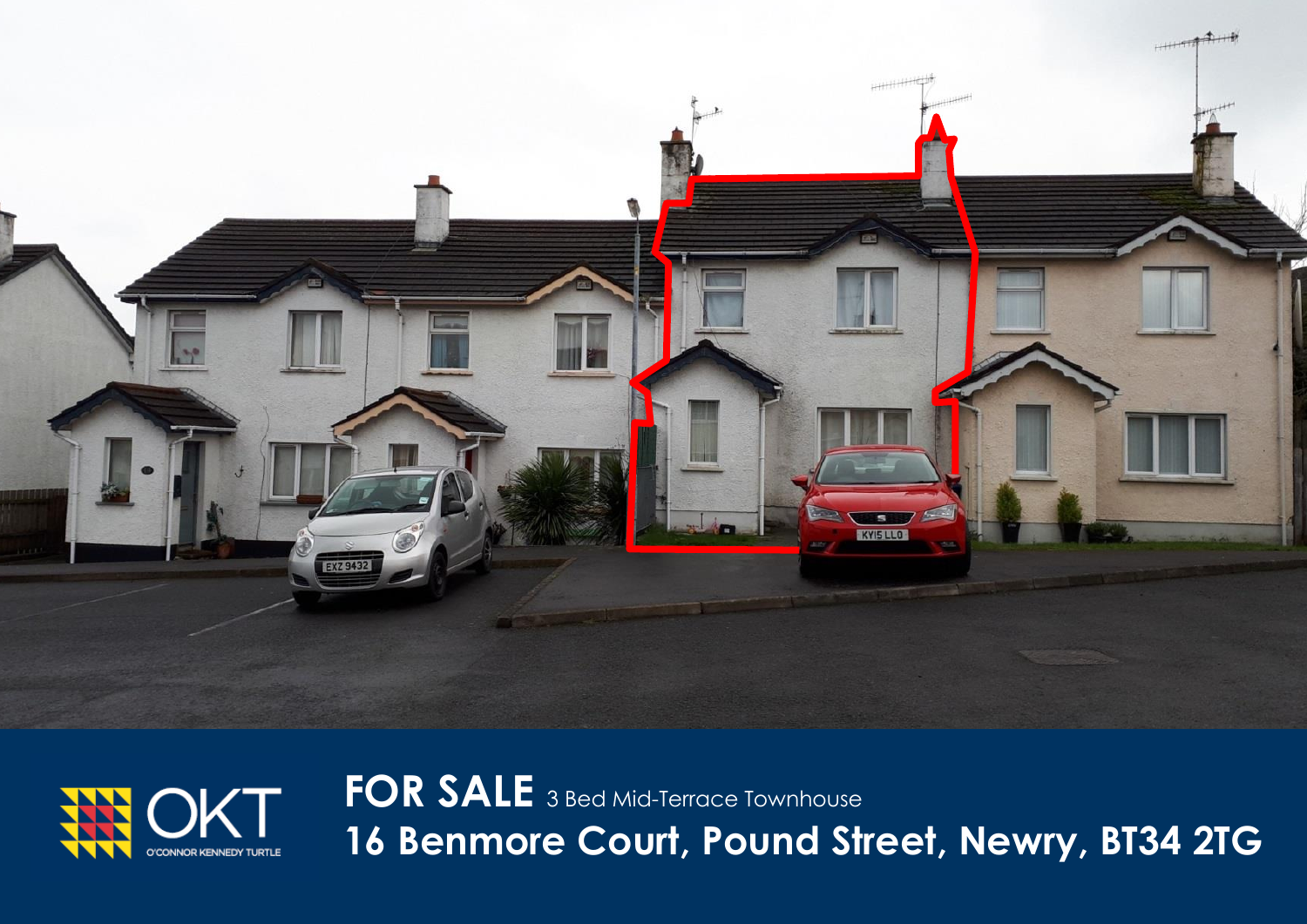# **LOCATION / DESCRIPTION**

The subject property is located in Benmore Court, off Pound Street. The property is located within walking distance of Newry City Centre and the amenities that it provides including being a c. 20 minute walk to Buttercrane Shopping Centre and The Quays.

The property comprises a 3 bed mid townhouse in need of refurbishment. The accommodation includes 3 bedrooms, kitchen/dining room and a family bathroom.

Internally the property has been decorated to include, plastered and painted walls and a mix of laminated and tile floor coverings on the ground floor and carpets on the first floor.

The property benefits from double glazed windows and doors, including double doors to the rear garden. The property is heated by oil fired central heating.

### **ACCOMMODATION**

| <b>DESCRIPTION</b> | <b>AREA</b>        |
|--------------------|--------------------|
| Living Room        | 4.19 x 3.98        |
| Kitchen            | $5.19 \times 3.02$ |
| Bedroom 1          | $3.30 \times 3.15$ |
| Bedroom 2          | $2.71 \times 3.73$ |
| Bedroom 3          | $2.39 \times 2.61$ |
| <b>Bathroom</b>    |                    |